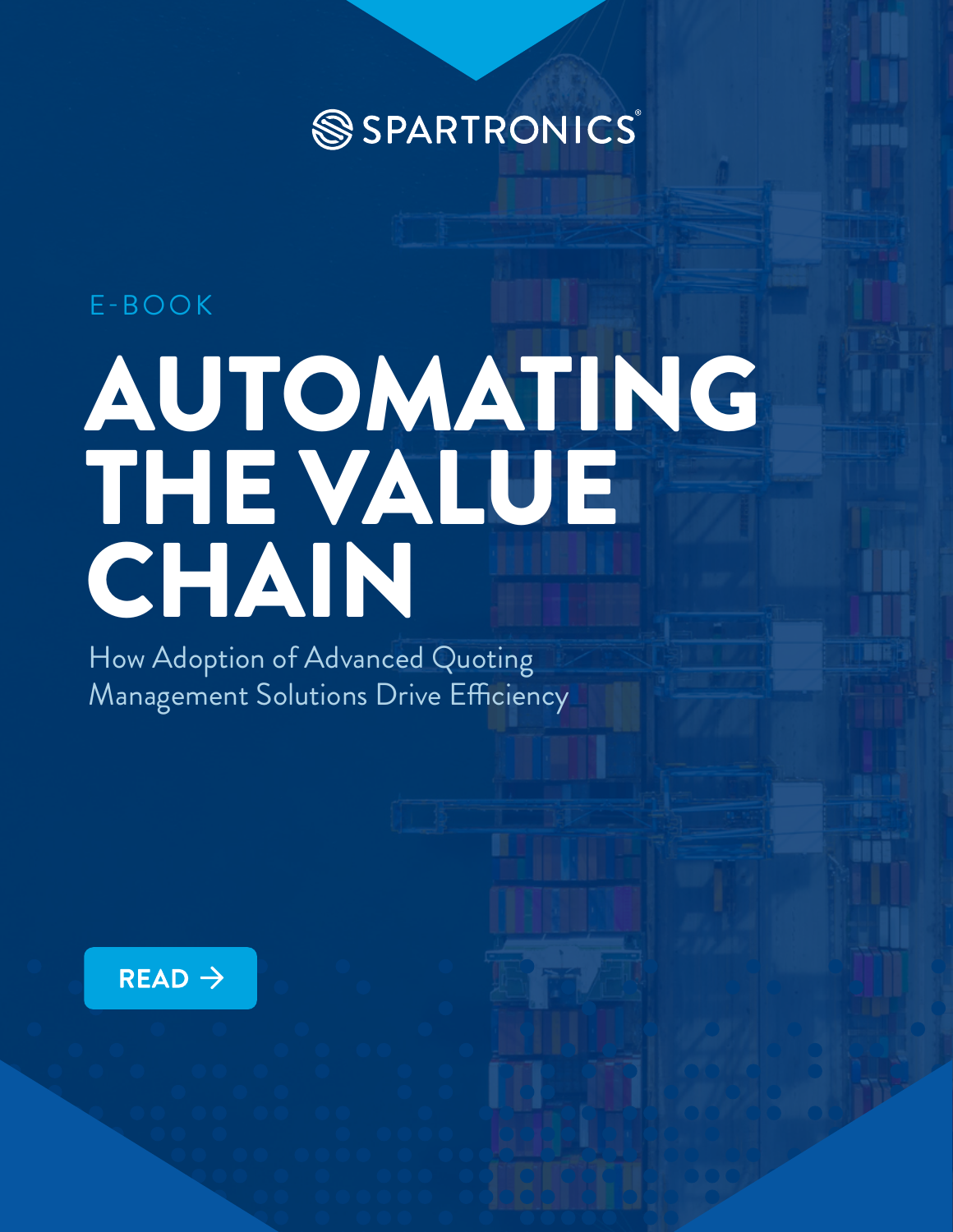# TABLE OF CONTENTS

- Pg 3. [Security and Standardization](#page-2-0)
- Pg 4. [Competitive Material Costs](#page-3-0)
- Pg 5. [Streamlined Cost](#page-4-0)
- Pg 5. Efficiency in Quoting and Meeting Customer Expectations
- Pg 6. [Supplier Input and Transparency](#page-5-0)
- Pg 7. [Conclusion](#page-6-0)

2 | AUTOMATING THE VALUE CHAIN: HOW ADOPTION OF ADVANCED QUOTING MANAGEMENT SOLUTIONS [www.spartronics.com](https://www.spartronics.com)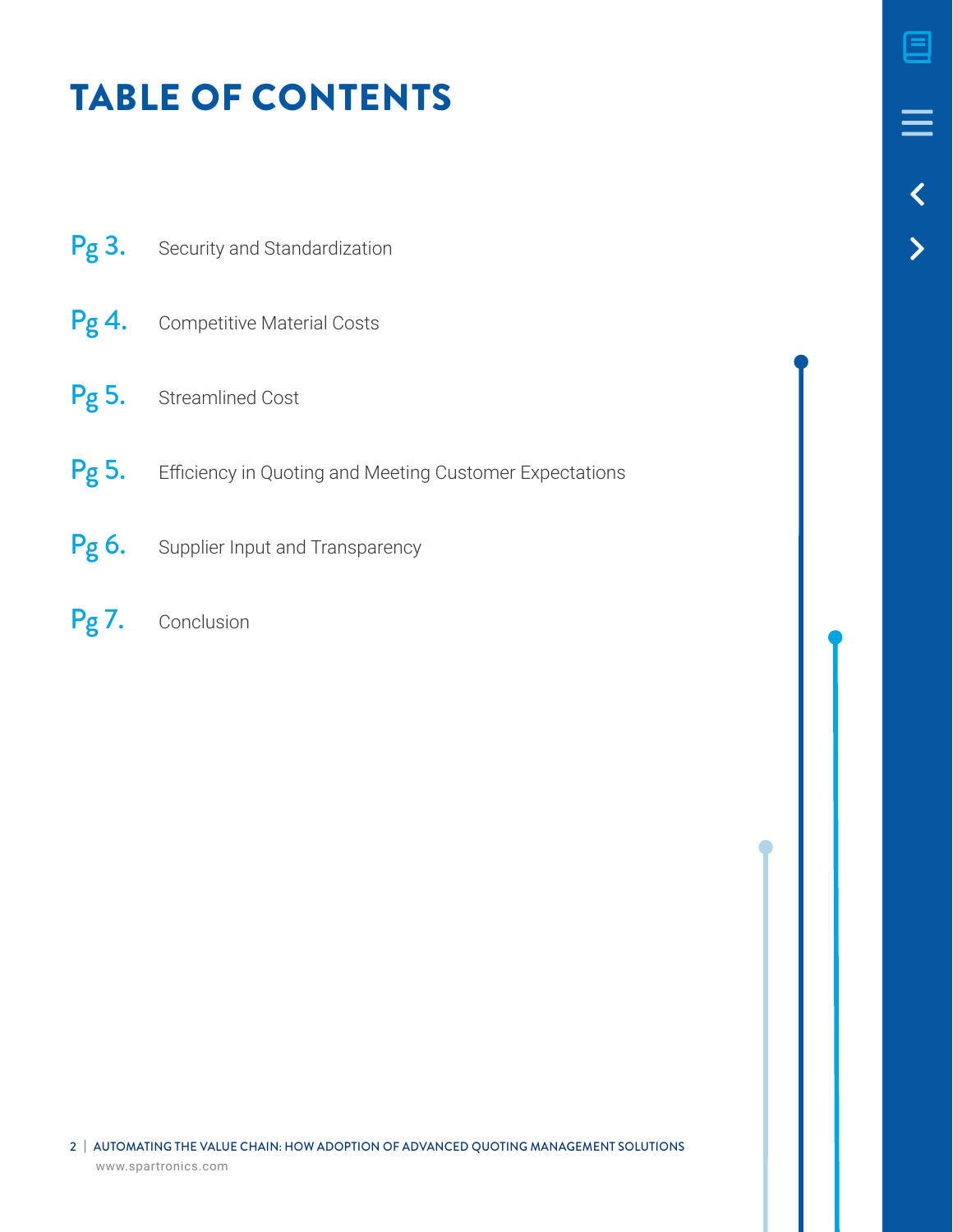# <span id="page-2-0"></span>**INTRODUCTION**

*Advanced quoting systems are creating efficiencies at the front of the value chain today throughout multiple business segments and market verticals. These purpose-built quoting solutions, such as SupplyFrame's QuoteWin, are taking the most complex product costing challenges into one, easy-to-use, single platform and they help to standardize processes for electronic contract manufacturers (ECM) such as Spartronics. For Spartronics, standardization is enterprise wide, allowing for multiple locations to participate in pricing exercises, offering enterprise-wide globally derived pricing, and*  reducing our costs to serve. The ability to cost a product, and streamline the entire *quote effort helps drive competitive material costs, reduced quote time, and brings value*  to Spartronics and, more importantly, our end customers by providing competitive and *accurate quotes at velocity.*

*Today, ECM companies are increasingly focused on experimentation and adoption of new innovations and technologies in order to battle the supply chain crisis and in support of driving resilience. The need for global integration, flexibility, and a product that is easy to use is undoubtedly more prevalent than ever. The advantages of utilizing advanced quoting management solutions greatly outweighs traditional methods.* 

## **SECURITY AND STANDARDIZATION**

The integrity of any business is increasingly at risk due to the increased ransomware and other cyber attacks taking place in today's digital world. By requiring cyber defense and disaster recovery processes and standards, organizationally the need for security and compliance within a quoting tool was a must for Spartronics. QuoteWin quickly rose to the top as a quoting tool due to the security measurements they had in place.

With enabled compliance, this allowed Spartronics to feel confident with their cybersecurity controls around both their data and customer data. In addition, the ability to integrate Spartronics' security tools and protocols including ITAR, EAR, and Proprietary Information Protection requirements. QuoteWin's security starts with CoreSite physical and standby servers that are ITAR compliant, PCI DSS compliant, ISO 27001 certified, and SOC1 and SOC2 audited. With multiple levels of biometric and physical locks, the facilities are monitored 24/7 by both on-site security staff and global operations staff, who apply fixes for all applicable, critical level CVE. Additional protections include a triple redundancy for backups, secure HTTP and SSL for data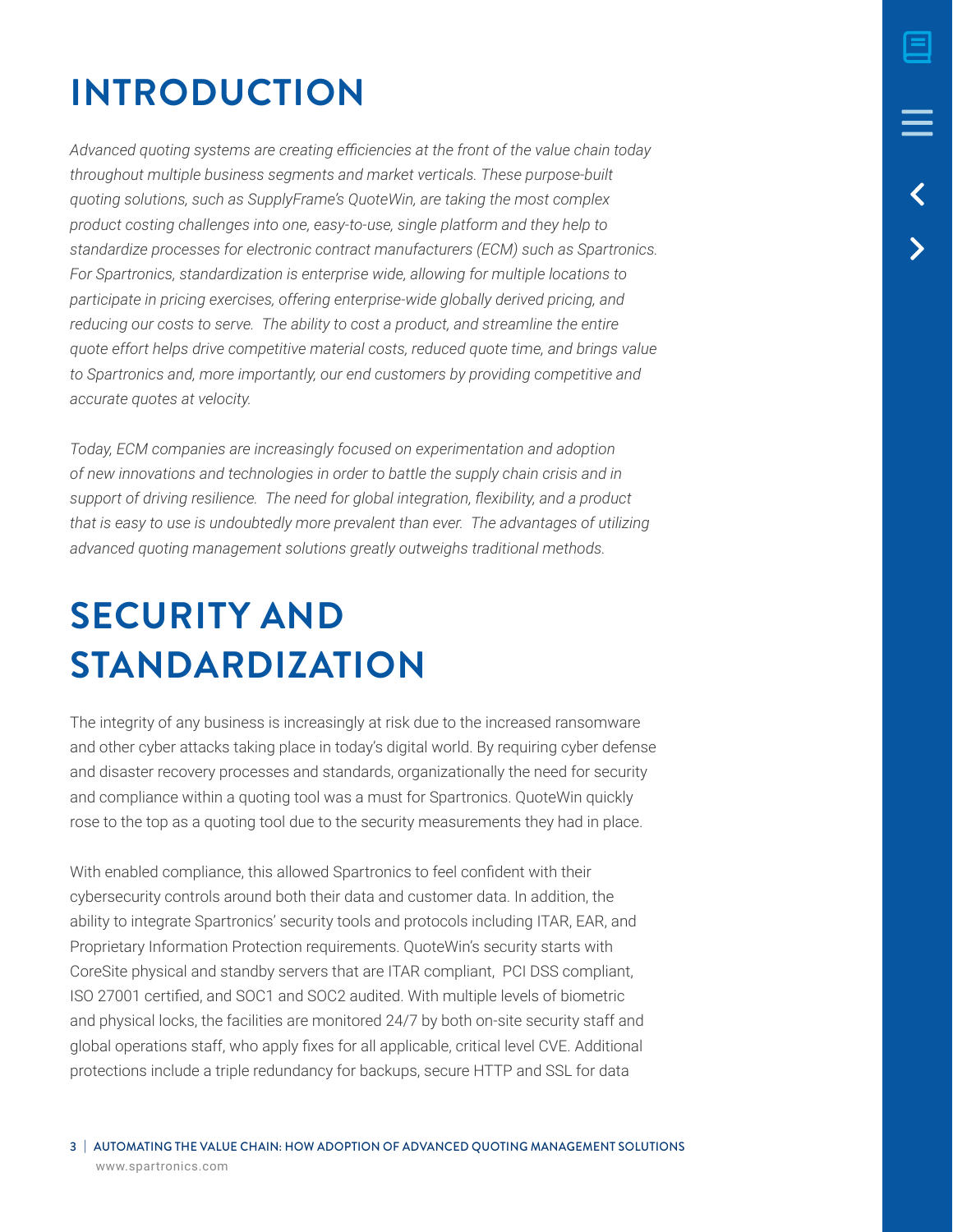<span id="page-3-0"></span>transmission, and active traffic monitoring to segment out malicious traffic, ensuring quality of service for regular users.

As an ECM for the aerospace and defense market, ITAR compliance is a requirement and the need for operations standardization is a necessity. Another advantage of a quoting tool is the ability to select onshore and offshore suppliers and remain compliant. In addition, ITAR restricts prints/documents to be sent on an unsecured email or FTP site. Whereas, in QuoteWin for example, the quoting automation tool allows easy and secure document transfers to ITAR approved and qualified suppliers directly within the software. In all instances, suppliers are only given visibility into the components they will quote, keeping all other raw material unknown.

### **COMPETITIVE MATERIAL COSTS**

Advanced automation quoting tools have internal, smart learning systems that analyze data points to drive competitive material costs for the ECM and a cost savings for the end customer. With the ability to have multiple supplier line cards configured to accommodate customer requests, market needs, or combining requirements across multiple business segments, these quoting tools drive accuracy and efficiency across an organization's supply chain.

"Our supply chain has adopted the term 'Primacy' during the design and roll out of this tool, and associated processes. We now operate a global integrated supply chain with a competitive advantage through our quoting capabilities either by market segments, customer, or by regions."

MICHAEL MURPHY, Vice President of Supply Chain at Spartronics



4 | AUTOMATING THE VALUE CHAIN: HOW ADOPTION OF ADVANCED QUOTING MANAGEMENT SOLUTIONS [www.spartronics.com](https://www.spartronics.com)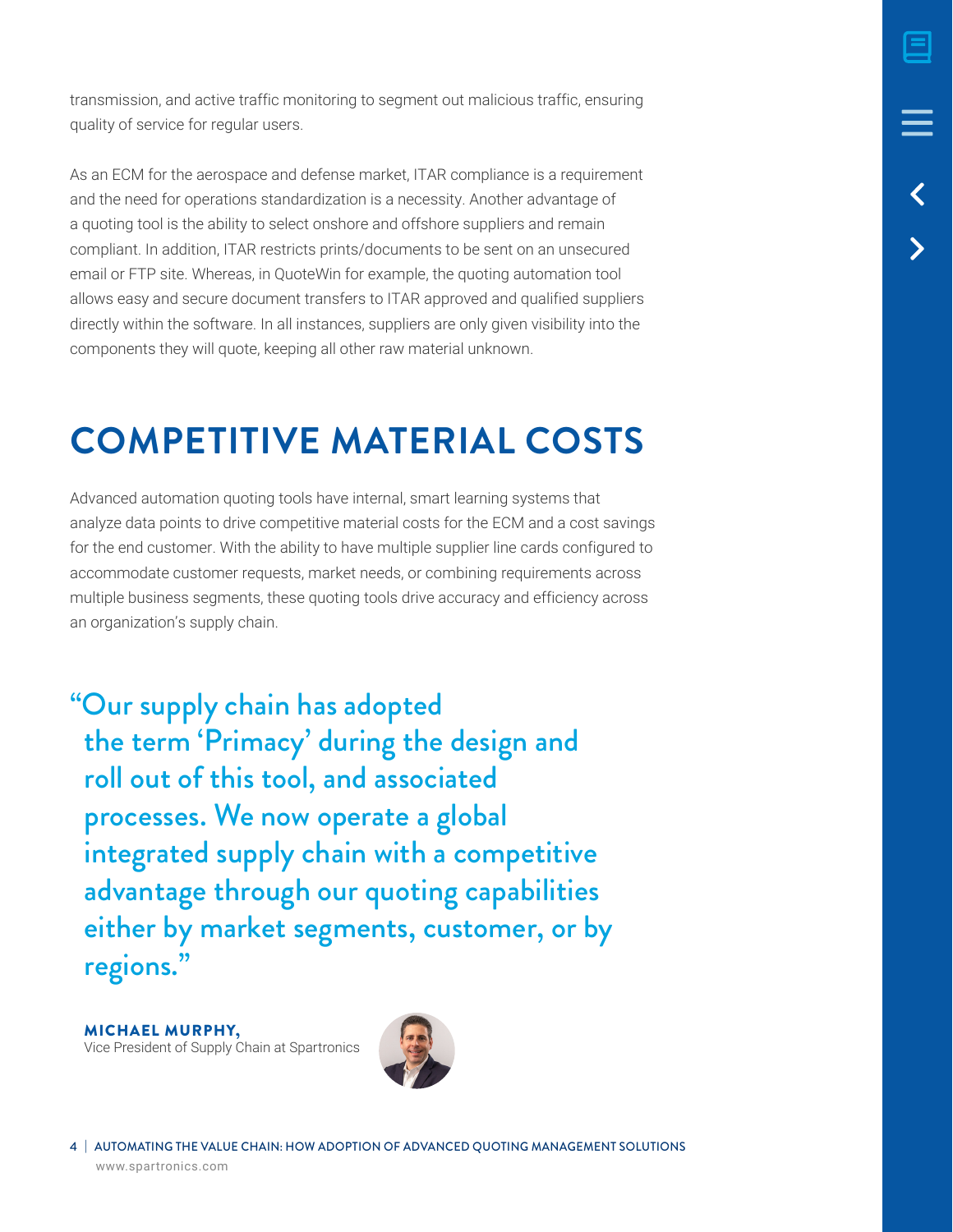<span id="page-4-0"></span>One advantage within the tool, is the customization of line cards linked to only specific suppliers that supply to a particular or certain vertical market. Line cards are easily configurable and uploaded in order to manage which suppliers receive data to quote.

Finally, setting up subgroups within market verticals or regions allows Spartronics to easily direct the quote to a customer's specific approved manufacturer list.

### **STREAMLINED COST**

Creating contract pricing and access to historic pricing is a substantial advantage when using a software such as QuoteWin. It allows an ECM company, such as Spartronics, to streamline costs, stay competitive, and ultimately drive costs down for its customers. By combining usage and spend across customers and/or facilities of like components, Spartronics now has the data reporting to lead negotiations with suppliers for cost reductions and terms, and can be forward-looking for resilience in planning/delivery. Generally, that also provides support in planning for future quote activity/volumes. These tools minimize workload for Spartronics and for our suppliers.

### **EFFICIENCY IN QUOTING AND MEETING CUSTOMER EXPECTATIONS**

Having an advanced quoting system keeps all the work for a supply chain team in one place, providing a single repository for our data. For example, QuoteWin builds one master database that contains two databases:

- 1. Supplier maintenance database
- 2. Line cards with supplier links database

The supplier maintenance database contains all the ECM's chosen suppliers down to the individual contacts information. This database allows for multiple supplier maintenance files, allowing cross-functional usage across multiple locations and the ability to directly quote from any facility to the supplier's point of contact (POC) where the components would be purchased.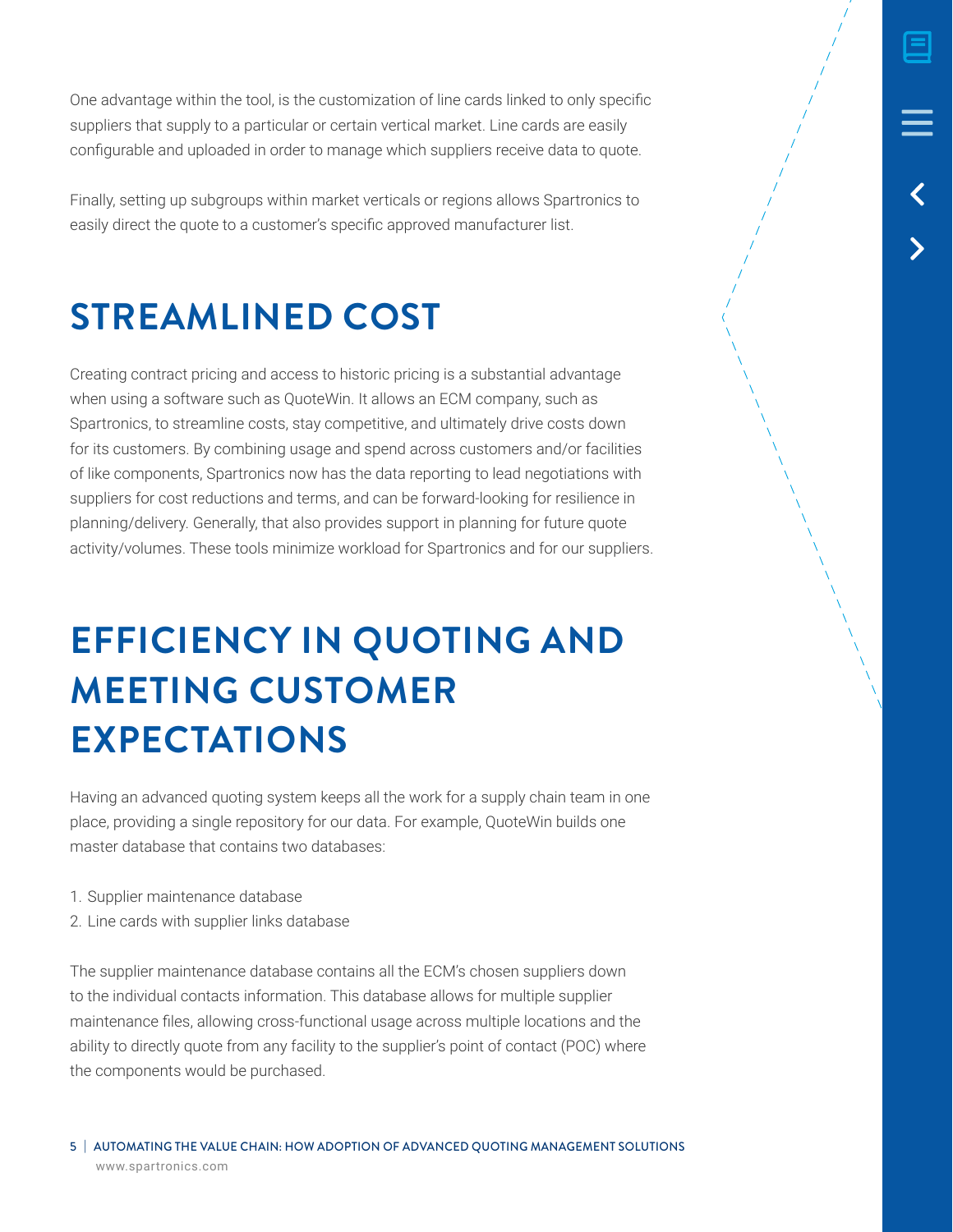<span id="page-5-0"></span>The second database combines line cards with supplier links to the supplier's manufacturers which can be generated for various markets or for customer specific requirements. These lines cards are initially set up and uploaded to manage which supplier/s receive the customer's bill of material to quote. To drive accuracy for future quote submissions, the tool consistently evaluates usage trends, BOMs, and asset risks by learning as it goes. In many cases, this includes consolidating usage of like components across assemblies, monitoring supplier activity during quoting, consolidation of suppliers, and evaluating suppliers based on quote time, cycle times, and internal performance ratings. This type of evaluation allows the ECM to drive productivity of quoting to the customer's advantage, meeting and in many cases exceeding customer's service level agreements (SLAs).

Lastly, viewing document history within the tool, allows users the ability to reuse and resend quotes to suppliers helps to streamline the process for our procurement teams. In some cases, minimal changes are required, such as volume or time restrictions, which allow Spartronics to quickly push requests to suppliers.

### **SUPPLIER INPUT AND TRANSPARENCY**

By monitoring suppliers during the entire quote process, the advanced quoting system enables a transparent picture of quote status and facilitates managing customer expectations. Stages include:

- Which suppliers have viewed or have not viewed the quote
- Who has completed the quote
- How many items have been unquoted and why:
	- Component is obsolete
	- Unable to identify
	- Long lead times

Consistent status updates drive a proactive culture to ensure customer SLAs are met. The supply chain now has full insight and can quickly manage suppliers or review supplier comments ahead of the quote due date. Consequently, the ability to redirect a component to a different supplier or request additional information from customers helps keep the quoting process moving efficiently.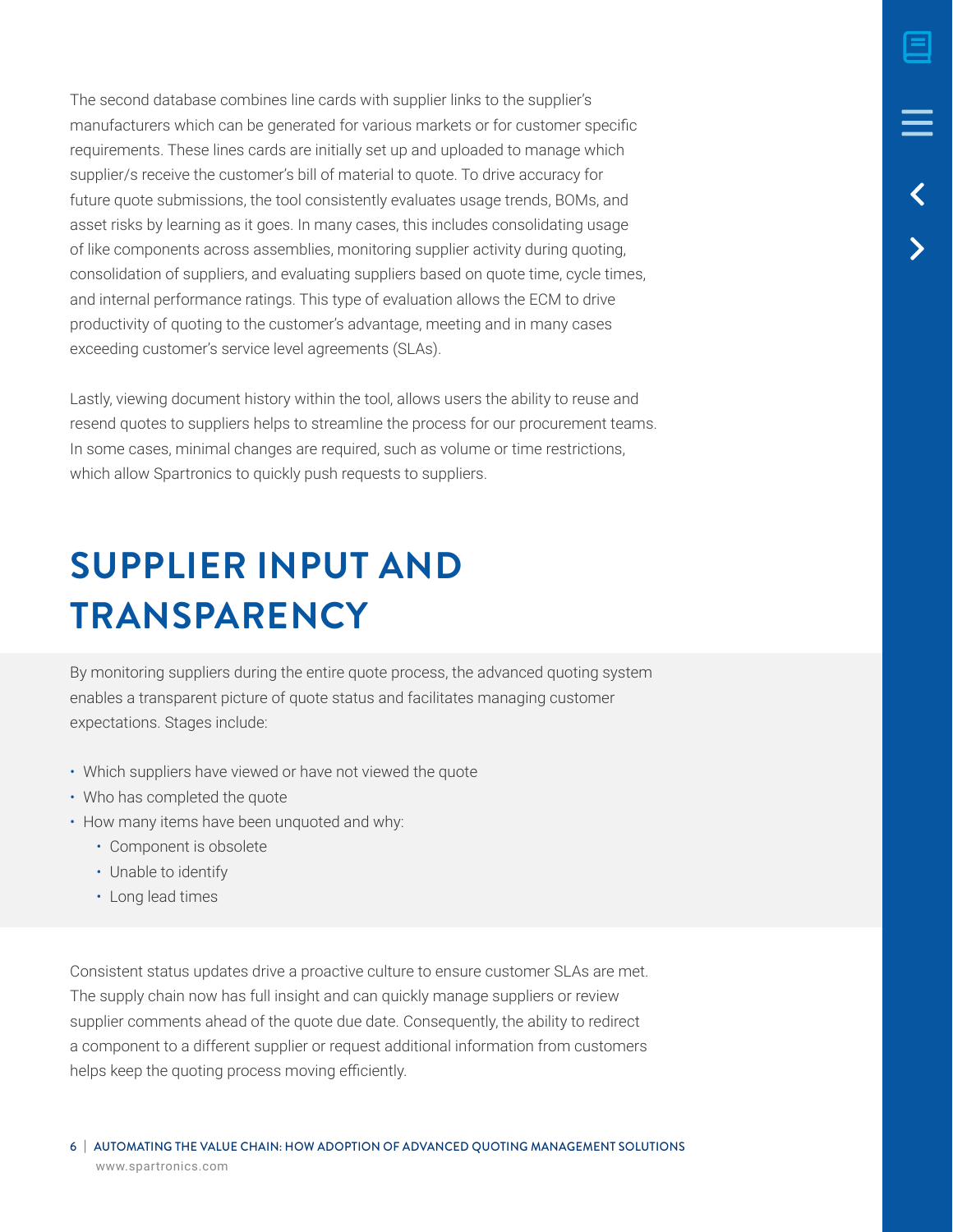# <span id="page-6-0"></span>**CONCLUSION**

By leveraging an advanced automated quoting system, Spartronics now can provide added financial value to their customers, a better customer experience, and increase internal operational efficiency along the value chain. Technology updates are becoming smarter, more accurate, and shifting away from the days of spreadsheets which can pose as risks. The drive to combine and automate transactional tasks, operate with reduced optimal resources, and net the leverage from standardized processes is driving the smart adoption of change technology and continuous improvements across all of Spartronics.